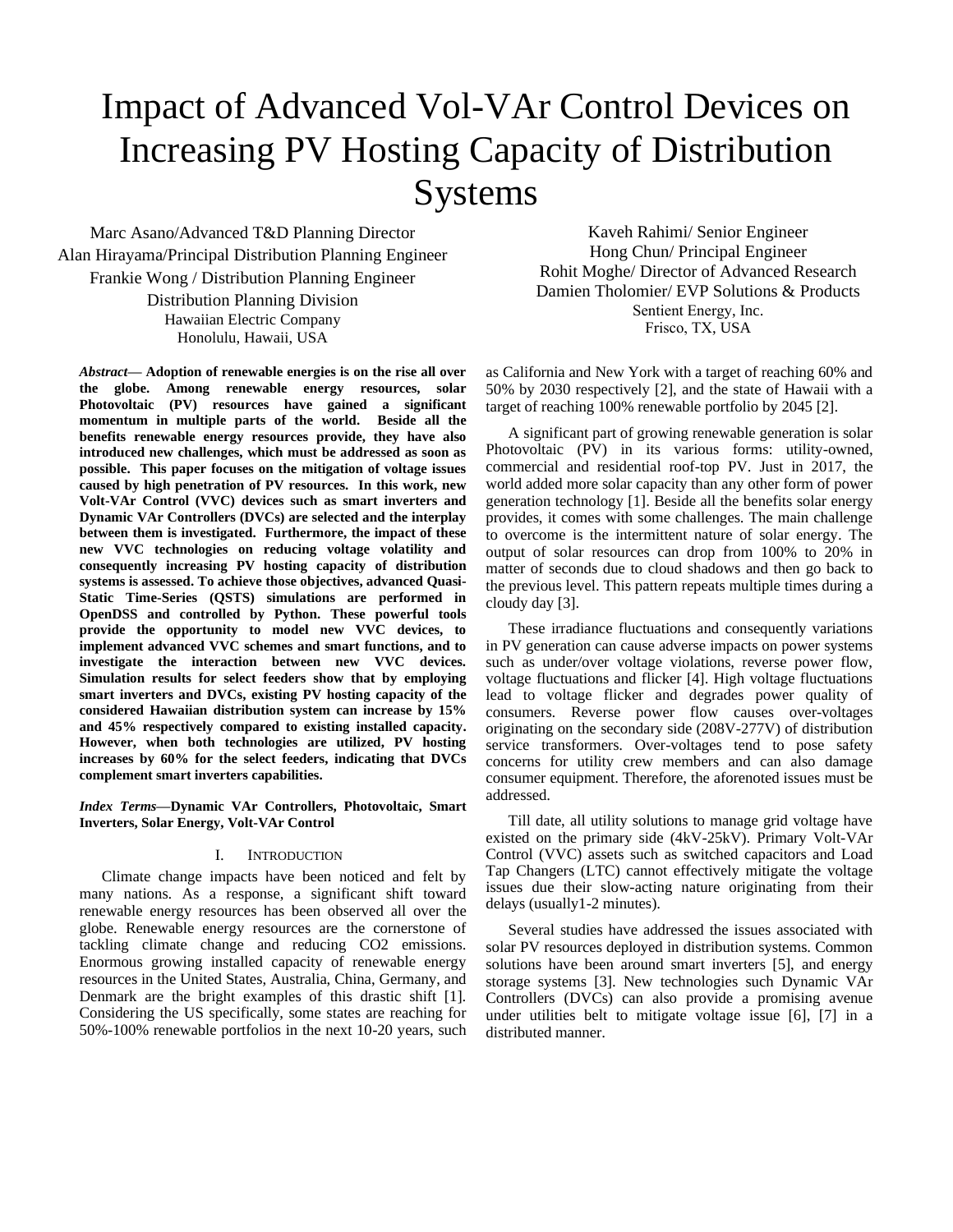In this paper the interaction between smart inverters and DVCs, the new technologies that are going to be adopted by utilities for managing solar PV induced issues, is investigated. This paper also aims to evaluate the impact of these new technologies to decrease voltage volatility and to increase PV hosting capacity of distribution systems. It is expected to observe an increase in PV hosting capacity of distribution systems employing these technologies. However, the more important question to be answered is the contribution of each technology and their combined impact.

To achieve the aforementioned objectives, advanced Quasi-Static Time-Series (QSTS) simulations with one-minute time-steps are performed in OpenDSS and controlled by Python through COM interface. Volt-VAr control of smart inverters and fast and effective voltage control of DVCs are modeled using OpenDSS features. Furthermore, different load and PV generation scenarios as well as various controls scenarios are investigated to provide a comprehensive analysis.

Rest of the paper is organized as follows. Section II discusses smart inverter and DVC voltage control strategies plus their advantages and disadvantages. In section III, the case-study is presented and model conversion from Synergi Electric to OpenDSS as well as its validation is discussed. Section IV presents the PV hosting simulation analysis results for various control strategies. Finally, section V concludes the paper with some remarks.

## II. ADVANCED VOLT-VAR CONTROL DEVICES

# *A. Smart Inverters*

With increasing penetration of solar PV resources, voltage issues have risen. As a response to those voltage issues, different strategies of controlling real and reactive powers have been proposed and utilized through employing smart or advanced inverter functions. IEEE 1547, California Rule 21 and Hawaii Rule 14H have accelerated the integration of smart inverters. Volt-VAr Control (VVC), and Volt-Watt Control (VWC) which control reactive and real powers respectively are examples of the strategies to alleviate the voltage issues caused by solar PV resources. Fig. 1 shows the characteristics of Volt-VAr control [8]. As illustrated in the figure, encountering low voltages (voltages lower than V2), reactive power will be injected. On the other hand, when high voltages occur (voltage higher than V3), reactive power will be absorbed to mitigate high voltages.

VVC and VWC curves are typically set to allow VVC to operate first to allow an inverter's reactive capabilities to



Figure 1. VV control strategy characteristics [8]

respond to voltage excursions. VWC curve is typically set to activate if voltage exceeds utility tariff limits. With VWC, curtailment of real power will occur after reaching a specific voltage.

An interesting, but often overlooked, point to consider is that smart inverters may not have the adequate reactive power support to control voltage to the degree required while operating under VVC. The maximum reactive power support, either injection or absorption, is limited to 44% of the rated capacity per Hawaii Rule 14H and default settings of IEEE 1547 category B (high PV penetration) and 30% in California Rule 21. Considering the Hawaii Rule 14H as an example, reactive power is limited to 44% of the rated PV capacity beyond 127.2V (1.06\*120V). If an inverter capacity is assumed to be 5 kVA, 44% of the rated capacity is 2.2 kVAr. Considering the corresponding slope (S2), at 126V (Upper ANSI-A limit) the inverter will absorb only 1.5 kVAr, which may not be sufficient to bring the voltage back within the ANSI range.

Another item to point out is the fact that smart inverters may not be deployed where mitigation is required as utilities do not control where the next residential PV generation will be deployed. Last but not least, smart inverters may not be owned by utilities. Therefore, their participation in voltage control depends on the owner's choice. This raises another concern for utilities, which have historically exercised deterministic and reliable control over their systems.

## *B. Dynamic VAr Controllers (DVC)*

Smart inverters with autonomous functionality may help to mitigate some of the voltage issues associated with high penetration of solar PV resources. However, they alone cannot mitigate the impact of legacy inverters. Hence, other solutions are needed to mitigate voltage issues and to maximize PV hosting capacity of distribution systems. DVC is a promising technology to achieve those objectives. DVCs are utilityowned devices, which regulate the voltage effectively on the secondary side of service transformers. Adequate number of DVCs also can mitigate the voltage drop on the primary side and can replace or alleviate the need for primary capacitors by providing reactive power support. DVCs are shunt connected devices, generally single-phase but can be designed to be three-phase operating on the secondary side voltages. DVCs can regulate voltage tightly by injecting reactive power when the sensed voltage drops below a configurable set-point and by reducing reactive power injection when the voltage rises above the set-point. These dynamic and fast-acting devices can inject reactive power in the increments of 1 kVAr and up to 10 kVAr on a sub cycle basis [6].

The collective action of DVCs helps control grid voltage and therefore unlocks a simple grid-edge VVO/CVR scheme that provides energy saving and peak demand reduction. DVCs achieve those objectives by attacking low voltages locally and reducing voltage volatility of distribution systems. As a result, Load-Tap-Changer (LTC) or Feeder Head-Regulator (FHRs) set-points can be reduced without encountering under-voltages and due to voltage dependency of loads, demand reduction and consequently energy saving can be achieved. Tapping down LTCs or FHRs also provides an extra upper voltage headroom which prevent over-voltages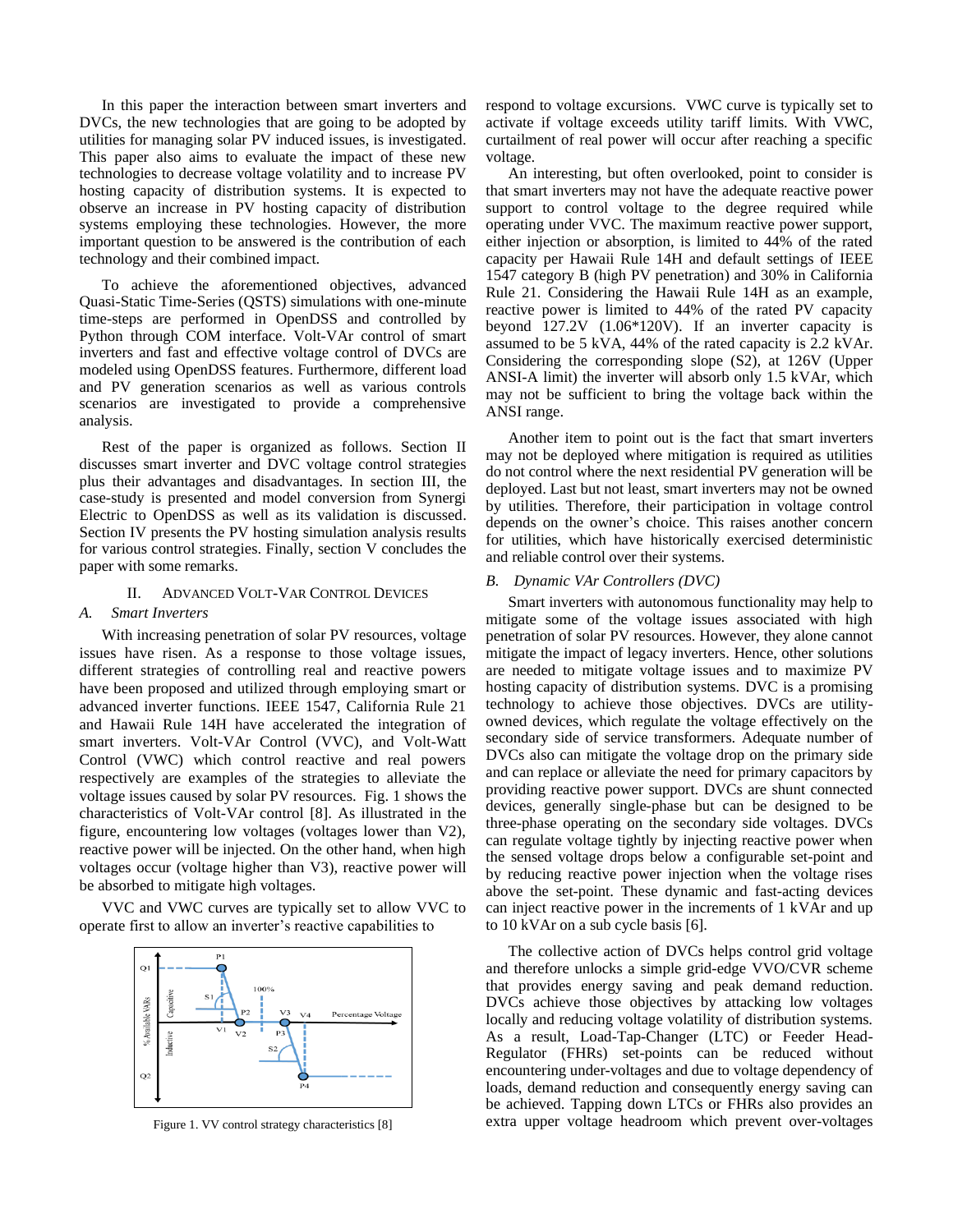induced by installing new solar PV resources and increases PV hosting capacity of distribution systems.

Although the DVC technology has several advantages over conventional VVC devices, it has its own limitations. Even though DVCs can be designed to absorb reactive power for directly reducing voltage, generally it is more expensive to do so, hence most cost-effective DVC solutions can only inject reactive power. Secondly, DVCs are dependent on system impedance such as service transformer and upstream line impedance values to have an impact on voltage support. Finally, even though DVCs have been shown to provide 1% - 3% feeder-wide voltage improvement [9], being a shunt connected technology the provided voltage control is system dependent. Nevertheless, cost-benefit analysis has shown that the advantages of DVC technology far outplay its limitations.

#### III. CASE STUDY AND MODEL CONVERSION

The case study in paper is a Hawaii substation with three feeders located in the island of O'ahu. An LTC is controlling the voltage at the substation. There are also two single-phase voltage regulators, one on phase B and one on phase A of one of the feeders. The LTC is operating in Line Drop Compensation (LDC) mode. Peak load is 3.58 MW and existing installed PV capacity is 2.56 MW. Hence, PV penetration with respect to peak load is 71.5%. The maximum distance from the substations is 4.6 miles. There are also 17 DVC units on two of the feeders.

In order to assess the impact of DVCs and smart inverters on increasing PV hosting capacity by mitigating voltage issues, a major effort was devoted towards performing Quasi-Static Time-Series (QSTS) analysis in OpenDSS. In the following, model conversation, model validation, secondary circuit models and the employed load and PV profiles are discussed.

# *A. Model Conversion*

The first step was to create a Synergi-to-OpenDSS (Syn2DSS) converter that was developed using MATLABTM. The result of the conversion is shown in Fig. 2 validating the topological correctness of newly minted OpenDSS model.



Figure 2. Synergi Electric model converted to OpenDSS model *B. Validation*

The next step was to validate the primary circuit model that is converted to OpenDSS from Synergi Electric. Only primary voltages were compared. Several parameters were monitored during the validation process including, power flow and voltages at the substation as well as the power flow and primary voltages at every individual node in the system. Fig. 3 shows that the conversion accuracy was as high as 99.64% for all transformer primary voltages in the system.



Figure 3. Service transformer voltage comparison between OpenDSS and Synergi Electric models

#### *C. Secondary Models and circuits*

As the Synergi model of the case study does not include the information on secondary conductors, a significant step of adding secondary conductors to the model was included to the modeling process. A simple method would be to use a single line that models a secondary conductor after the service transformer. However, this method does not capture the complexity inherent to secondary networks. In fact, having a close to accurate secondary network model is essential in understanding the voltage rise/drop caused due to load/PV generation.

In an effort to closely model the secondary network, a Binary Branch Model (BBM) of the secondary was developed that considered the number of customers connected to the transformer from Synergi Electric, and the impedance of secondary conductor based on ampacity values. Using some real secondary network designs, the model was tuned, and a script was developed to add the BBM for every transformer in the model. As the studied substation did not have AMI data to compare the voltage on secondary network, an example model was developed that compared an actual circuit with 12 customers connected to the secondary of the transformer with the BBM. The results of this comparative simulation are shown in Fig. 4. From the simulation, it is evident that the BBM very closely captures the minimum and maximum voltage at the customers albeit it loses the resolution of voltage at every single customer location. As the emphasis of the simulation is to capture the minimum and maximum voltage, the loss of resolution is not considered a major drawback.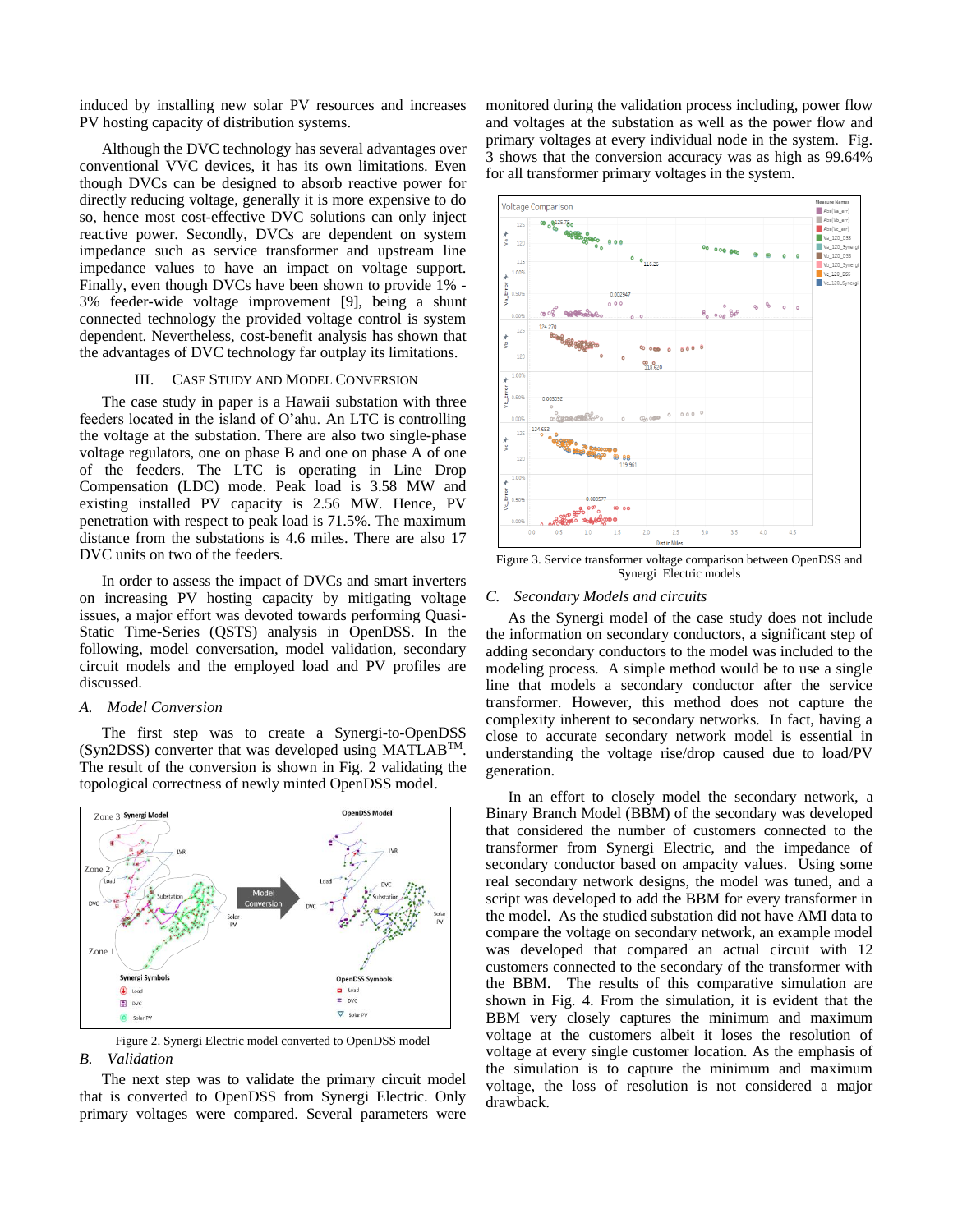

Figure 4. Comparison of Binary Branch Model with the actual model using OpenDSS simulation

# *D. Load and PV Profiles*

For running all the simulations, extreme load and PV profiles were considered that captured all possible variations in the actual system. The native load was extracted from the load flow at the substation and PV irradiance measurements for that specific day. Two different native load combinations with minimum and maximum loads were considered and combined with PV irradiance representing a sunny, cloudy, and overcast days. This provided a total of six different combinations of load-PV profiles (low load, high load, sunny, cloudy, overcast) as shown in Fig. 5. During the cloudy day, PV irradiance is fluctuating multiple times between 20-40 %, which helps to probe effectiveness of VVC devices to mitigate voltage issues under challenging situations.



IV. SIMULATION RESULTS

# *A. PV hosting Siumation Resutls*

To compute PV hosting capacity, ANSI range A is selected as the criterion. The analysis is started with the existing PV penetration level. Gradually PV penetration is increased through random installation of PV systems and when voltage volatility reaches 12 V (10% of 120V) that PV penetration is considered as the PV hosting capacity. In the process of randomly adding PV systems, the ratio of rated PV capacity (existing and added PV) should not be more than 300% of maximum load in any load locations. Note that the analysis is not limited by minimum voltage or maximum voltage, but with the voltage volatility, which is maximum voltage minus minimum voltage of the all the load-PV scenarios. Because it is assumed that as long as the 12V limit is not reached, by changing the LTC set-point over-voltages (over 126 V) and under-voltage (under 114 V) can be mitigated.

As mentioned, the substation has one LTC and two voltage regulators on one of the feeders. Hence, creating three voltage zones illustrated in Fig 2. To compute voltage volatility, maximum and minimum load voltages of all the six load-PV scenarios are found though performing QSTS simulations. Then maximum of the maximum voltages and minimum of the minimum voltages of all load-PV scenarios are selected and the difference, which is voltage volatility, is computed for each voltage zone (three values). The maximum value of the three zone voltage volatility values is the system voltage volatility, which is used to determine the PV hosting capacity.

Furthermore, to compute the maximum possible PV hosting capacity for the studied substation, five different control scenarios were simulated. These scenarios are explained below:

- LegacyPV: All inverters are legacy Inverters
- LegPV+SmartPV: New PV installation are smart inverters

• LegPV2SmartPV: All legacy inverters are converted to smart inverters

• LegPV+DVC: Only DVCs present in the system with legacy inverters

• LegPV+SmartPV+DVC: New PV installations are smart inverters and DVCs are added to the system to complement smart inverters

For all these cases, the smart inverter settings were chosen to be that recommended in Hawaii Rule 14H (6% dead-band). The results of these simulations are provided in Fig. 7.



Figure 6. PV hosting capacity simulation results under different scenarios

Key items to point out are:

• Current system (only legacy inverters) suffers from ANSI range A voltage violations.

• Smart inverters (no retrofits) alone provide extra 10% PV hosting capacity (based on currently installed capacity) if and only if optimized settings are used.

• All legacy inverters retrofitted with smart inverters and all new PV installations being smart inverters provide 15% extra PV Hosting capacity with optimized LDC and LVRs settings.

• DVCs alone provides 45% extra PV hosting capacity with optimized settings. However, even with current LDC/LVRs